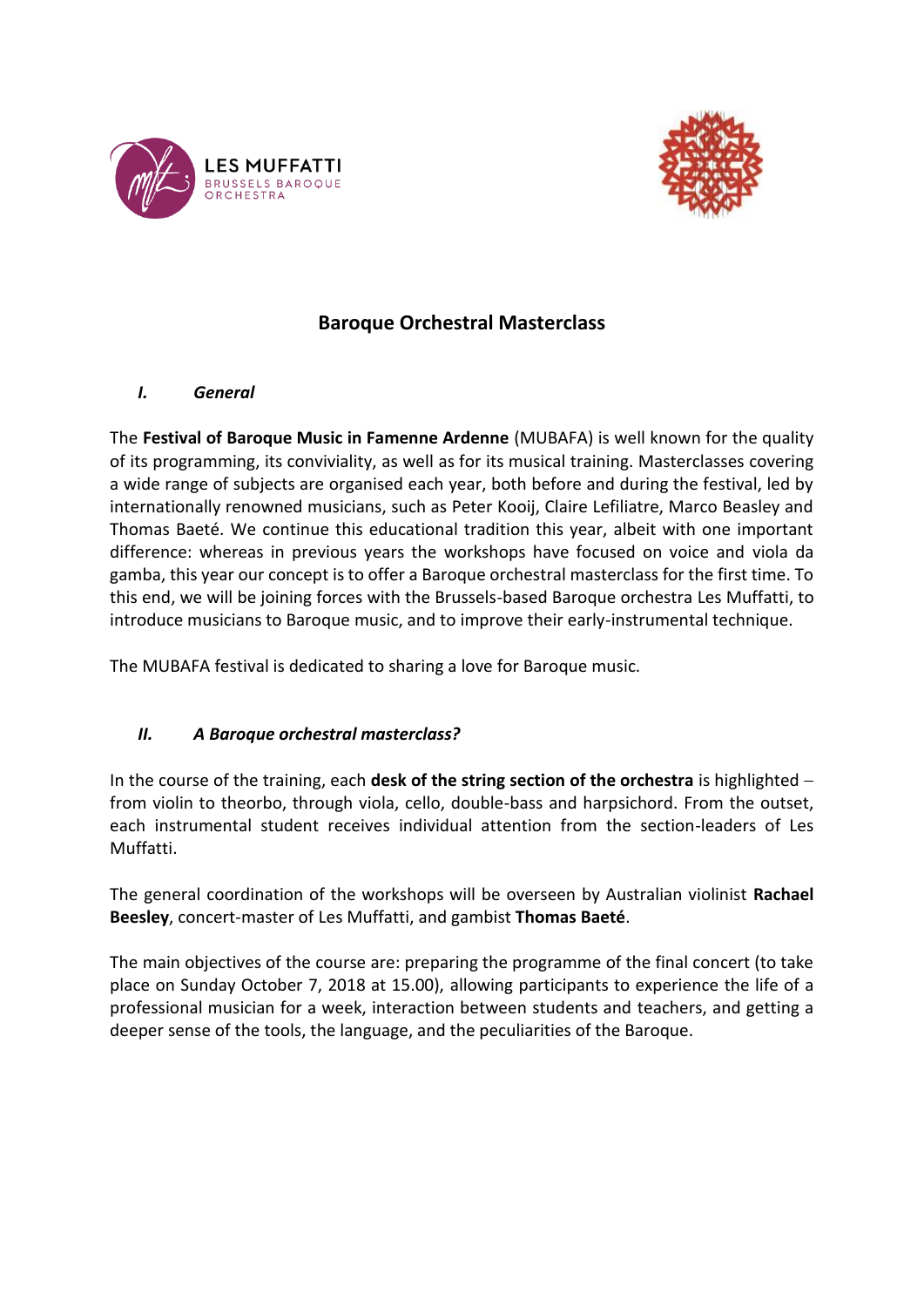# **Activities:**

\* Collective and individual training, preparation of the final concert, seminars and workshops. \* Admission to rehearsals and concerts of *Poème Harmonique* (October 5) and *Les Muffatti*  (October 6).

## **Participants:**

\* 8-10 violins, 2 (or 3) violas, 2 (or 3) celli, 1 double-bass, 1 (or 2) harpsichords, 1 (or 2) theorbos/arch-lutes/guitars

\* Maximum participants: 20

### **Concert Programme:**

G. Muffat (1653-1704), *Sonate V* in G major from the *Armonico tributo* J. S. Bach (1685-1750), *Orchestral Suite nr 3* (version for strings), BWV 1068 G. Ph. Telemann (1681-1767), *Ouverture* for viola da gamba, strings and continuo, TWV 55 D6 (Soloist: Thomas Baeté)

**Applicants:** Conservatorium students, and advanced amateurs or professionals keen to familiarise themselves with, or extend their knowledge of, early music. Priority will be given to conservatorium students and professionals.

# *III. Practical information*

#### **Period:**

Tuesday October 2, (arrival between 15.00 and 18.00) until Sunday October 7 (final concert to end about 16.30).

#### **Location:**

Domaine de Villers-Sainte-Gertrude, 1 rue du Millénaire, 6941 Villers-Sainte-Gertrude (Durbuy). Various workshop locations throughout the village.

#### **Accommodation:**

On site, twin rooms. Single rooms cost €10 per night extra..

#### **Cost:**

€460.

Includes: tuition, accommodation and meals. Bed-linen and towels can be hired: sheets only, €5; sheets, towels and bed-making: €12

If cost is an impediment, don't hesitate to contact the festival [\(info@mubafa.be\)](mailto:info@mubafa.be)!

#### **Directions:**

By car or train (Barvaux-sur-Ourthe station). Shuttle from station provided by the festival.